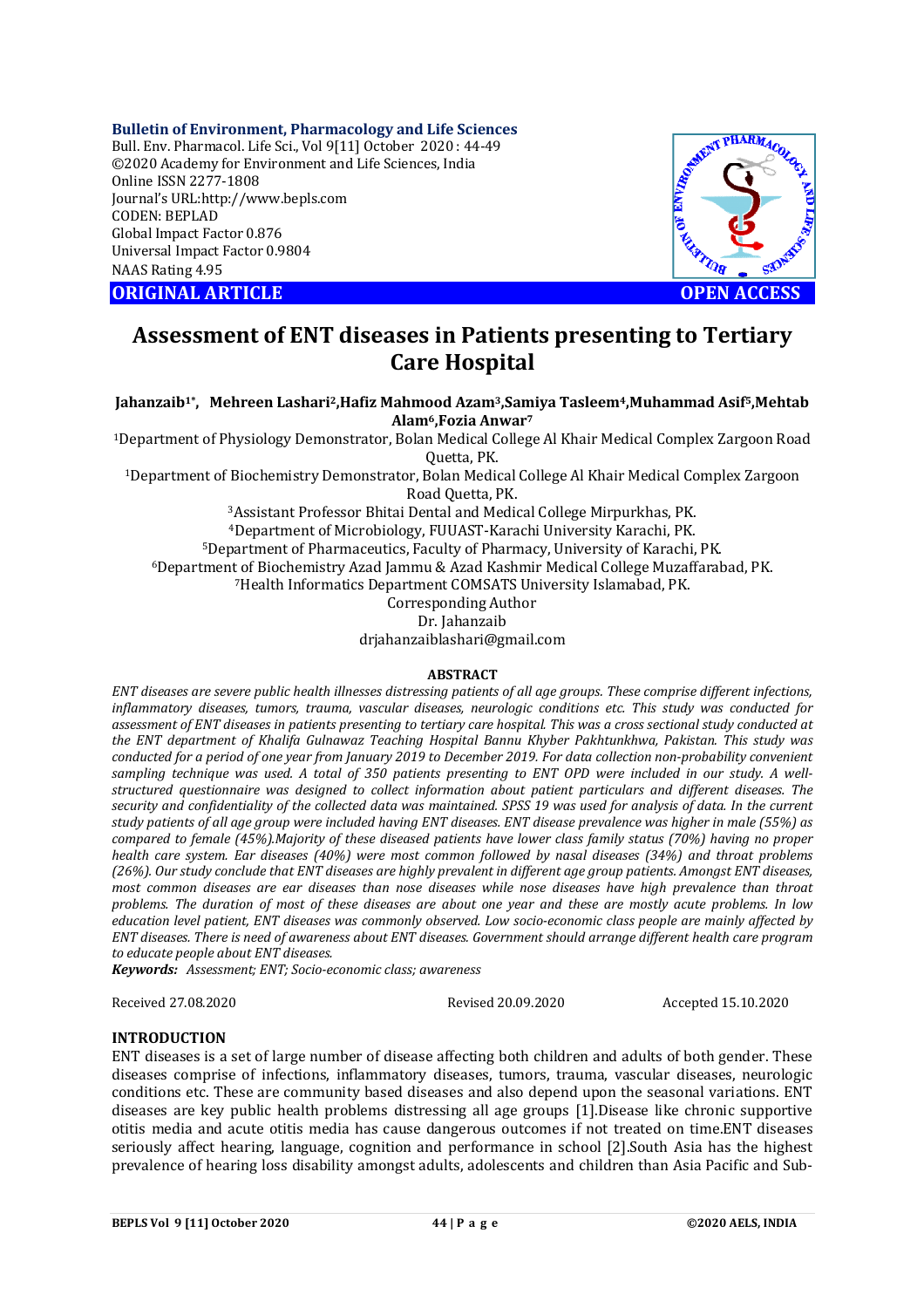Saharan Africa [3]. The impact of foreign body impaction in ear, nose and throat are common and if inhaled might be fatal [4].

Some of the ENT disease cause minor problem like allergy while some cause dangerous problem like cancer which is an important public health issue and affect the lives of the people. Some diseases of ENT are congenital while some are acquired(5).42 million people have hearing loss disability in a report of World Health Organization. The high prevalence of hearing loss disability is mainly caused by otitis media and common cold in children [6].This might be due to smaller and straight Eustachian tubes than adults or might be due underdeveloped defense mechanism in children than adults [7, 8]. If otitis media is not properly diagnosed and treated earlier then it progress to chronic supportive otitis media. This chronic condition is very dangerous and even it can cause death. Each year about 2100 people die due to otitis media (9).Acute or chronic infection or trauma can cause rupture of the tympanic membrane which is one of the common problem [10].Alignment of nasal septum in male is DNS which might be congenital or might be caused by trauma. Another ENT disease condition is called epitasis which cause nose bleeding. The major cause for this is trauma due to nail of finger while it might be caused by high Blood Pressure, anticoagulants usage, infection, disease of liver [11]. In infants and young children ENT diseases are accountable for significant morbidity rate. In early stages of life the common infections are acute infections of upper respiratory and recurrent disease. If these problems are not treated on time then it becomes complicated and put the life of the individual in danger and could also affect the ability of the child to develop [12]. Previous study conducted in India on children reported that otitis media is common in male (53.2%) as compared to female. In this study majority of the children were from families having lower socio-economic status, combined family and having uneducated mothers [13]. A previous study reported in UAE on children reported that rhinitis is the most common disease as compared to otitis media [14].

A previous study reported that acute or chronic infection or trauma causing perforation of tympanic membrane might result in hearing loss and disposes infection ear. Some of the perforations has the ability to heal spontaneously while other need surgery [15]. A previous study reported that in two years old children, isolation of beta hemolytic streptococcus of group-A was done from pharyngeal culture. Severe sign and symptoms such high temperature, eruption of skin and catarrhal like influenza were observed inpatient's having ageless than two years as compared to older children [16].Common cancers of throat is laryngeal cancer. Previous study done on black people of South Africans reported that the major hazardous factors for laryngeal cancer are smoking and alcohol [17].This study was therefore conducted to find out the prevalence ENT problems in patients attending the OPD of ENT department in a tertiary care hospital.

# **MATERIAL AND METHODS**

This was a cross sectional study conducted at the ENT department of Khalifa Gulnawaz Teaching Hospital Bannu Khyber Pakhtunkhwa, Pakistan. This study was conducted for a period of one year from January 2019 to December 2019. Our research study was approved by local research and ethical committee. After approval, data collection was done from 350 patients that attend the OPD of ENT department by using non-probability convenient sampling technique. A well-structured questionnaire was designed to collect information about patient particulars and different diseases. The security and confidentiality of the collected data was maintained. Consent form was signed from all the participants in our study. In the current study patients of all age group were included having ENT diseases. The inclusion criteria for our study was all the patients having ENT problem and attending ENT OPD while the exclusion criteria was other patients having no ENT problem. SPSS 19 was used for analysis of data.

The various categorical variables such as gender, education, occupation, socioeconomic status and marital status were expressed in form of frequencies and proportion.

## **RESULTS**

A total of 350 patients presenting to ENT OPD of Khalifa Gulnawaz Teaching Hospital Bannu were examined for a period of one year. Most of the patient were from district Bannu (70%) and less number of patients were from district Karak (18%) and district Lakki Marwat (12%). (Figure 1) There were more male (56%) participant in our study as compared to female (44%). According to the socio-economic status most of the patient belong to lower class (70%) followed by middle class (20%) and upper class (10%). According to the employment status, most of the patients work in private sectors (36%), followed by government servant (32%), not working (20) and laborers (12%). ENT disease was observed to be high prevalent in patients from urban area (70%) as compared to rural area (30%). According to the marital status most of patients were unmarried (60%) while 40% of the patients were married. (Table 1)Amongst ENT disease ear problems (40%) were more prevalent followed by nose (34%) and throat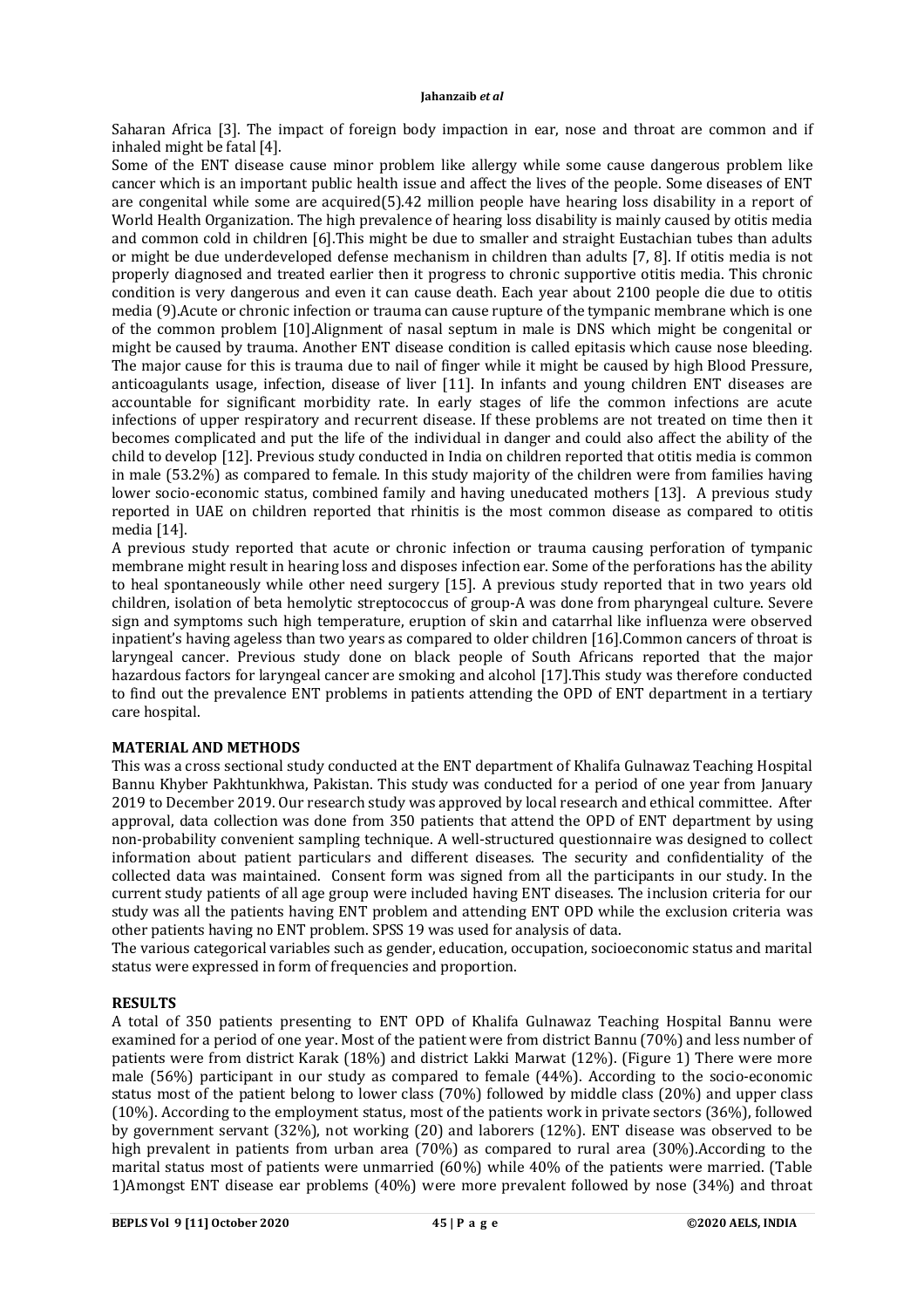(26%). (Figure3)Amongst ear problems otitis media was highly prevalent (30%) followed by wax (6%), foreign body (2%) while other ear Problems such as trauma to the ear, fungal Infection were observed to be 2%. (Table 2)Amongst nose problems rhinitis (17.14%) was highly prevalent followed by sinusitis (8.57%), epistaxis (5.71%) and foreign body(2.57%) (Table 3) while amongst throat disorders tonsillitis was highly prevalent (11.43%) followed by pharyngitis (7.14%), enlarged adenoids (4.29%), others $(2.29\%)$  and foreign body  $(0.86\%)$ . (Table 4)



**Figure 1: Area wise prevalence of ENT diseases**

| Table 1: Frequency of ENT diseases according to demography of the patients |  |  |
|----------------------------------------------------------------------------|--|--|
|                                                                            |  |  |

| <b>Characteristics</b>   |              | Frequency | Percentage |
|--------------------------|--------------|-----------|------------|
| Gender                   | Male         | 196       | 56%        |
|                          | Female       | 154       | 44%        |
| Socio-economic           | Lower class  | 245       | 70%        |
| status                   | Middle class | 70        | 20%        |
|                          | Upper class  | 35        | 10%        |
| <b>Employment status</b> | Private      | 126       | 36%        |
|                          | Government   | 112       | 32%        |
|                          | Not working  | 70        | 20%        |
|                          | Laborers     | 42        | 12%        |
| Marital status           | Married      | 140       | 40%        |
|                          | Unmarried    | 210       | 60%        |
| Residential status       | Urban        | 245       | 70%        |
|                          | Rural        | 105       | 30%        |



**Figure 2: Frequency of ENT diseases according to demography of the patients**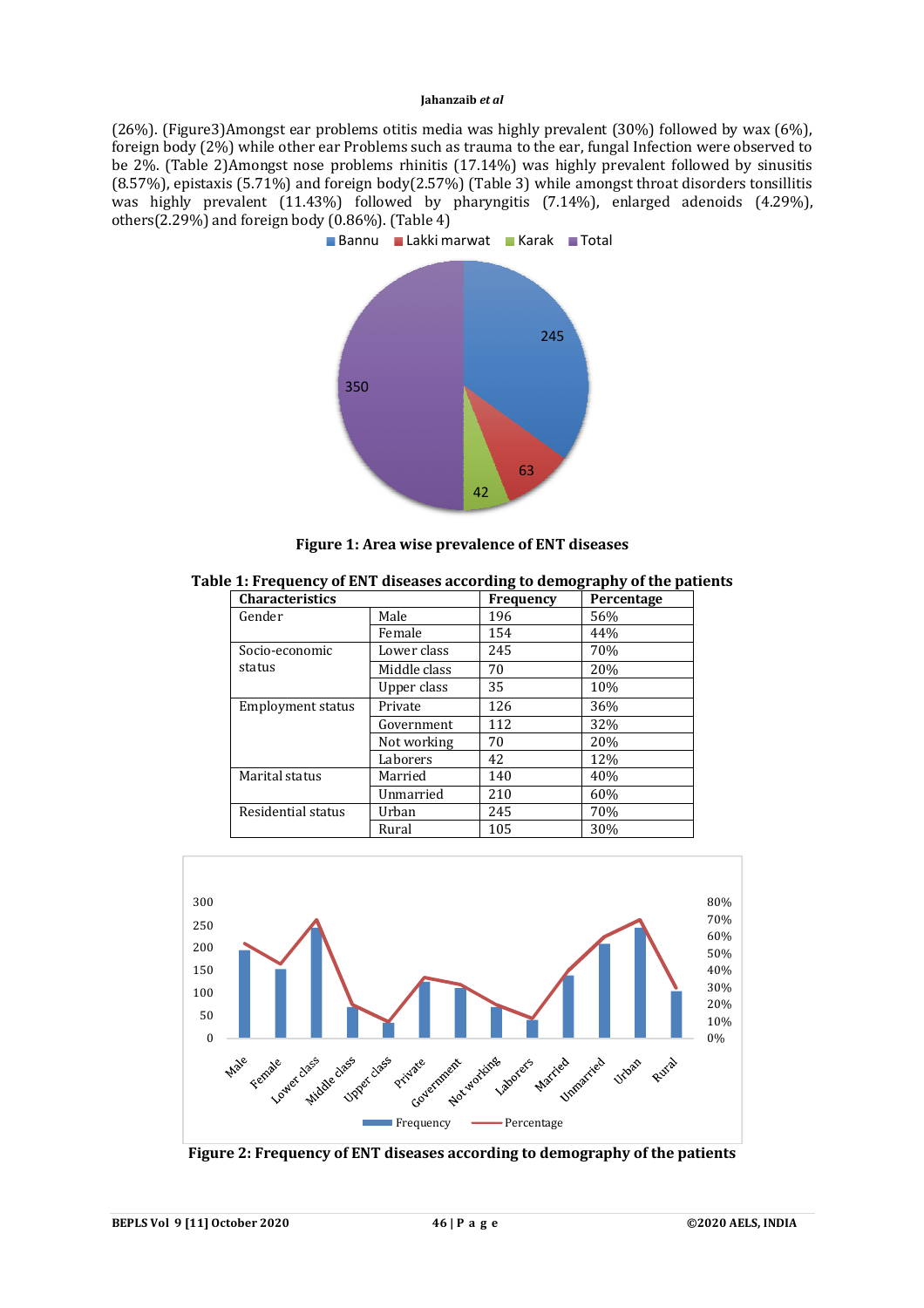

**Figure3: Frequency of ENT diseases amongst ear, nose and throat**

| Table 2: Flevalence of ear diseases alliong study population |     |               |  |
|--------------------------------------------------------------|-----|---------------|--|
| Percentage<br>Frequency                                      |     | Ear disease   |  |
| 30%                                                          | 105 | Otitis media  |  |
| 6%                                                           | 21  | Wax           |  |
| 2%                                                           |     | Foreign body  |  |
| 2%                                                           |     | <b>Others</b> |  |
| 40%                                                          | 140 | Total         |  |
|                                                              |     |               |  |

|  |  |  | Table 2: Prevalence of ear diseases among study population |
|--|--|--|------------------------------------------------------------|
|  |  |  |                                                            |

| Table 3: Prevalence of nose diseases among study population |  |  |
|-------------------------------------------------------------|--|--|
|                                                             |  |  |

| Table 3: Prevalence of hose diseases among study population   |                  |            |  |  |  |
|---------------------------------------------------------------|------------------|------------|--|--|--|
| Nose disease                                                  | <b>Frequency</b> | Percentage |  |  |  |
| Rhinitis                                                      | 60               | 17.14%     |  |  |  |
| Sinusitis                                                     | 30               | 8.57%      |  |  |  |
| Epistaxis                                                     | 20               | 5.71%      |  |  |  |
| foreign body                                                  | 9                | 2.57%      |  |  |  |
| Total                                                         | 119              | 34%        |  |  |  |
| Table 4: Prevalence of throat diseases among study population |                  |            |  |  |  |
| throat disease                                                | <b>Frequency</b> | Percentage |  |  |  |
| Tonsillitis                                                   | 40               | 11.43%     |  |  |  |
| Pharyngitis                                                   | 25               | 7.14%      |  |  |  |
| Enlargedadenoids                                              | 15               | 4.29%      |  |  |  |
| Others                                                        | 8                | 2.29%      |  |  |  |
| Foreignbody                                                   | 3                | 0.86%      |  |  |  |
| Total                                                         | 91               | 26%        |  |  |  |

# **DISCUSSION**

ENT diseases is a set of large number of disease affecting both children and adults of both gender. These diseases comprise of infections, inflammatory diseases, tumors, trauma, vascular diseases, neurologic conditions etc. These are community based diseases and also depend upon the seasonal variations. ENT diseases are main public health problems affecting all age groups [1]. Therefore this study was conducted for assessment of ENT diseases in patients presenting to tertiary care hospital. In our study a total of 350 patients presenting to ENT OPD of Khalifa Gulnawaz Teaching Hospital Bannu were examined for a period of one year. Most of the patient were from district Bannu (70%) and less number of patients were from district Karak (18%) and district Lakki Marwat (12%).There were more male (56%) participant in our study as compared to female (44%). This result of sex difference is not in accordance with the other study [18] while our result is in accordance with the other study done in Pakistan [19]. In a less developed countries like Pakistan the major risk factors for the public health problems are poor socioeconomic status, large family size, living in overcrowded area, poor sanitation, lack of provision of basic health care facilities and lack of awareness amongst parents. According to the socio-economic status most of the patient belong to lower class (70%) followed by middle class (20%) and upper class (10%).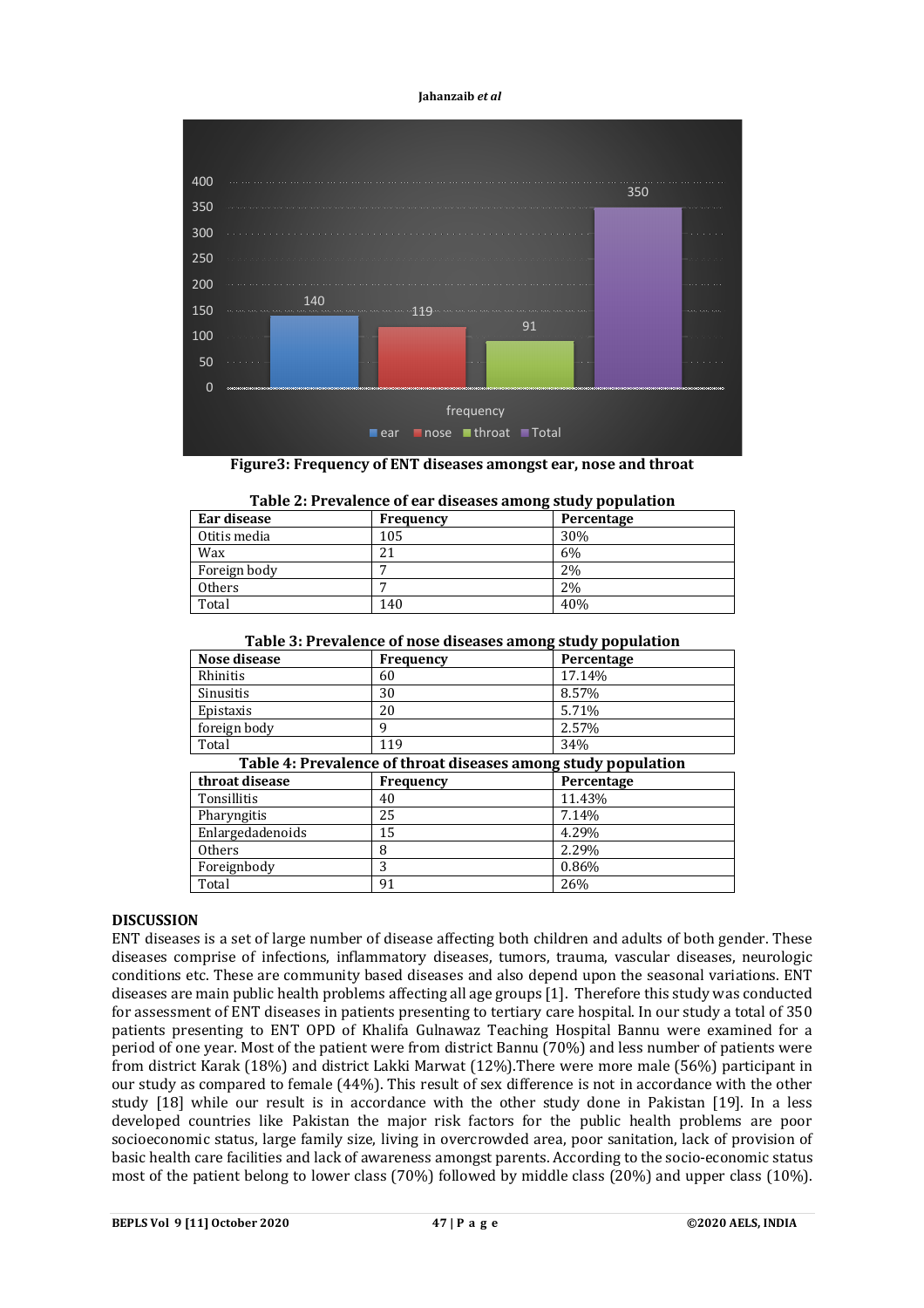According to the employment status, most of the patients work in private sectors (36%), followed by government servant (32%), not working (20) and laborers (12%). ENT disease was observed to be high prevalent in patients from urban area (70%) as compared to rural area (30%). According to the marital status most of patients were unmarried (60%) while 40% of the patients were married. Our result is in accordance with the other study done at Ayub teaching hospital in Pakistan in which comparable results were obtained [19]. Amongst ENT disease ear problems (40%) were more prevalent followed by nose (34%) and throat (26%). Other studies also reported similar results [20]. Amongst ear problems otitis media was highly prevalent (30%) followed by wax (6%), foreign body (2%) while other ear Problems such as trauma to the ear, fungal Infection were observed to be 2%.Amongst nose problems rhinitis (17.14%) was highly prevalent followed by sinusitis (8.57%), epistaxis (5.71%) and foreign body (2.57%)while amongst throat disorders tonsillitis was highly prevalent (11.43%) followed by pharyngitis (7.14%), enlarged adenoids (4.29%), others (2.29%) and foreign body (0.86%).

Primarily, the most predominant ENT disease is ear wax as compared to acute otitis media and chronic supportive otitis media. In the whole world earwax is considered major health problem affecting 6% of the overall population (21-23).A previous study done in part of southern Nigeria by Okafor reported that the third common of hearing disease is wax [24]. In an earlier study done in India by Sanjay p et al. reported that acute otitis media is highly prevalent as compared to chronic supportive otitis media [25]. The association of the chronic supportive otitis media with the deafness is a major public health concern in low socioeconomic condition [25]. In order to increase the burden of illness better health care services and good entrance to health care should be provided in such societies [26]. In the previous study pharyngitis is considered as frequent illness [27]. Another common problem seen at ENT OPD is tonsillitis. Increase in size can progress to cause problem in sleeping, breathing, disorders of eating and might cause problems of growth (28, 29).

## **CONCLUSION**

Our study conclude that ENT diseases are highly prevalent in different age group patients. Amongst ENT diseases, most common diseases are ear diseases followed by nose and throat problems. The duration of most of these diseases are about one year and these are mostly acute problems. In low education level patient, ENT diseases was commonly observed. Low socio-economic class people are mainly affected by ENT diseases. There is need of awareness about ENT diseases. Government should arrange different health care program to educate people about ENT diseases.

## **REFERENCES**

- 1. Fasunla AJ, Samdi M, Nwaorgu OG. (2013); An audit of ear, nose and throat diseases in a tertiary health institution in south-western Nigeria. Pan Afr Med J 14: 1.
- 2. Skarżyński H, Piotrowska A.(2012); Screening for pre-school and school-age hearing problems: European Consensus Statement. Int J Pediatr Otorhinolaryngol 76(1): 120-1.
- 3. WHO (2012). Global estimates on prevalence of hearing loss pp908.<br>4. Saha S, Chandra S, Mondal PK, Das S. Mishra S. Rashid MA. et al. (20
- 4. Saha S, Chandra S, Mondal PK, Das S, Mishra S, Rashid MA, *et al.* (2005). Emergency otorhinolaryngological cases in medical college, Kolkata - A statistical analysis. Indian J Otolaryngol Head Neck Surg 57(3): 219-25.
- 5. Biswas AC, Joarder A H, Siddiquee BH. (2005); Prevalence of CSOM among rural school going children. *Mymensingh Med I.* 14(2):152-155.
- 6. World Health Organization. 2016.
- 7. Khan AR, Khan SA, Arif AU, *et al.* (2013). Analysis of ENT diseases at Khyber teaching hospital, Peshawar. *J Med Sci*. 21(1):7‒9.
- 8. Maharajan M. (2006). Prevalence of otitis media in school going children in eastern Nepal. *Kathmandu Uni Med J*. 16(4):479‒482.
- 9. OConnor TE, Perry CF, Lannigan FJ. (2009). Complications of otitis media in Indigenous and non-Indigenous children. *Med J Aust*. 191(9):60‒64.
- 10. Dhingra PL, Dhingra S. (2011). *Diseases of EAR, NOSE and Throat and Head and Neck Surgery*. 6th ed. India: Elsevier; 2014.
- 11. Warall G.(1990). Acute sinusitis. *Can Farm Physicain*. 57(5):565‒567.
- 12. Hamid A, Sattar F, Din SE.(1991). Prevalence rate and morbidity pattern of common ENT diseases and disorders in infants and children. *J Postgrad Med Inst.* 5(2):59-67.
- 13. Kishve SP, Kumar N, Kishve PS, et al. (2010). Ear, Nose and Throat disorders in pediatric patients at a rural hospital in India. *Australasian Med J.* 3(12):786-790.
- 14. Yeli SS. (2015). Prevalence of ENT disorders among children in UAE. A tertiary medical care study. *Int J Curr Microbiol App Sci.* 4(7):682-687.
- 15. Sarojamma k, Raj S, Satish SH. (2014). A Clinical Study of Traumatic Perforation of Tympanic Membrane. *IOSR J Dent Med Sci*. 13(4):24‒28.
- 16. Stelter K. (2014). Tonsillitis and sore throat in children. *GMS Curr Top Otorhinolaryngol Head Neck Surg*. 13(12):115‒123.